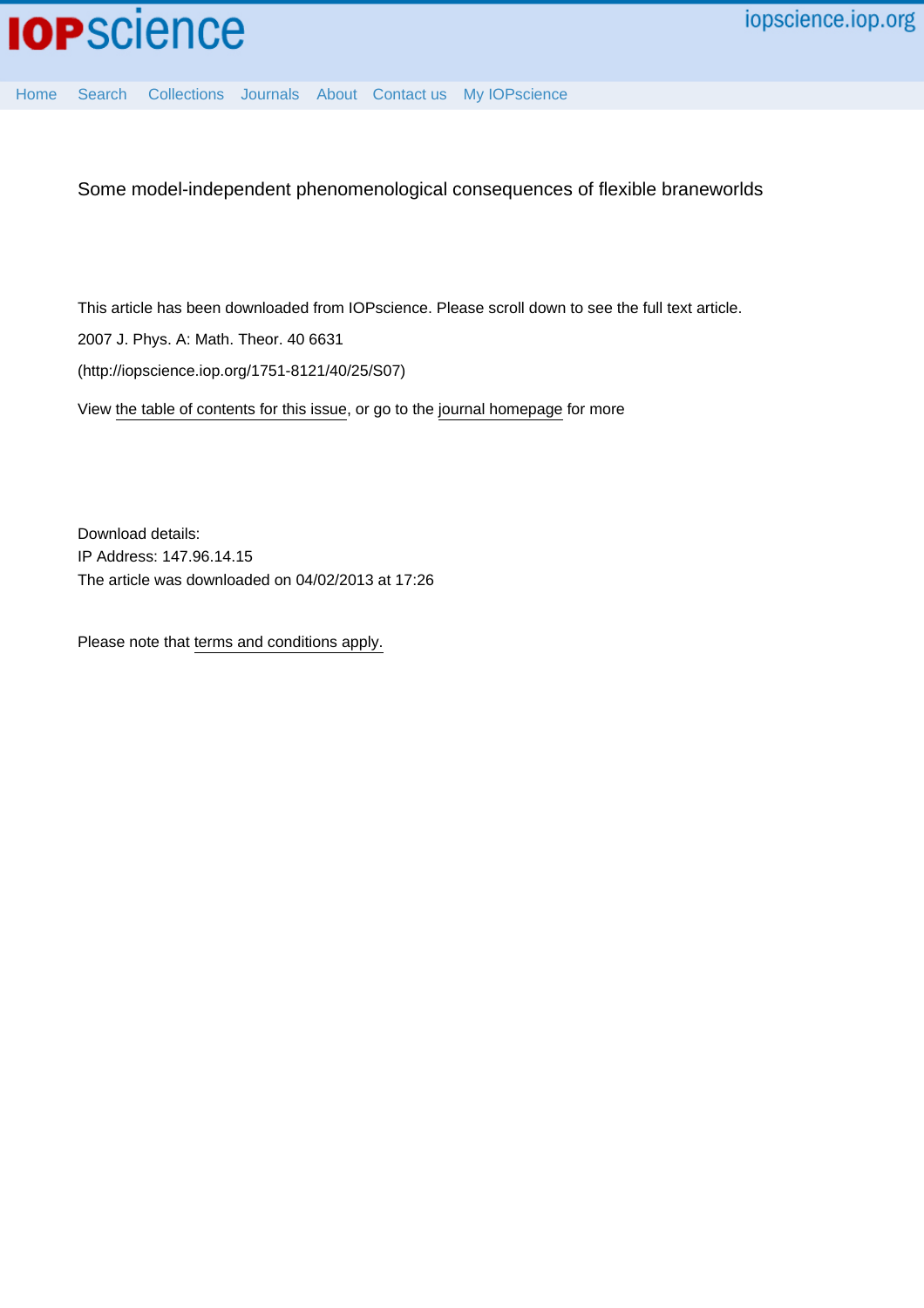J. Phys. A: Math. Theor. **40** (2007) 6631–6640 [doi:10.1088/1751-8113/40/25/S07](http://dx.doi.org/10.1088/1751-8113/40/25/S07)

# **Some model-independent phenomenological consequences of flexible braneworlds**

# **J A R Cembranos**<sup>1</sup> **, A Dobado**<sup>2</sup> **and A L Maroto**<sup>2</sup>

<sup>1</sup> Department of Physics and Astronomy, University of California, Irvine, CA 92697, USA

 $^2$  Departamento de Física Teórica, Universidad Complutense de Madrid, 28040, Madrid, Spain

Received 31 October 2006 Published 6 June 2007 Online at [stacks.iop.org/JPhysA/40/6631](http://stacks.iop.org/JPhysA/40/6631)

# **Abstract**

In this work, we will review the main properties of braneworld models with low tension. Starting from very general principles, it is possible to obtain an effective action for the relevant degrees of freedom at low energies (branons). Using the cross sections for high-energy processes involving branons, we set bounds on the different parameters appearing in these models. We also show that branons provide a WIMP candidate for dark matter in a natural way. We consider cosmological constraints on its thermal and non-thermal relic abundances. We derive direct detection limits and compare those limits with the preferred parameter region in the case in which the EGRET excess in the diffuse galactic gamma rays is due to dark matter annihilation. Finally, we will discuss the constraints coming from the precision tests of the standard model and the muon anomalous magnetic moment.

PACS numbers: 11.25.Wx, 98.80.Cq

(Some figures in this article are in colour only in the electronic version)

#### **1. Introduction**

In the braneworld scenario [\[1\]](#page-9-0), our universe is understood as a three-brane embedded in a higher dimensional space. If the extra space is compact, the large radius *R* of the *n* extra dimensions implies that the fundamental gravity scale in  $D = 4 + n$  dimensions  $M_D$  can be much lower than the Planck scale  $M_P$ . Indeed  $M_P^2 = M_D^{2+n} R^n$ . Thus, typically it is possible to have weak-scale gravity  $M_D \simeq 1$  TeV for  $n = 2$  and  $R \sim 1$  mm or  $n = 7$  and  $R \sim 10$  Fermi. However, apart from  $M<sub>D</sub>$ , there is another fundamental scale in these models which is given by the finite tension of the brane  $\tau = f^4$ . The relative size of these two scales determines two completely different regimes. In the rigid-brane limit  $(f \gg M_D)$ , the new relevant degrees of freedom are the Kaluza–Klein (KK) modes of fields propagating in the extra dimensions. In the flexible-brane limit  $(f \ll M_D)$ , the KK modes decouple from the standard model (SM) fields [\[2,](#page-9-0) [3\]](#page-9-0) and the only new relevant degrees of freedom are those corresponding to the brane

1751-8113/07/256631+10\$30.00 © 2007 IOP Publishing Ltd Printed in the UK 6631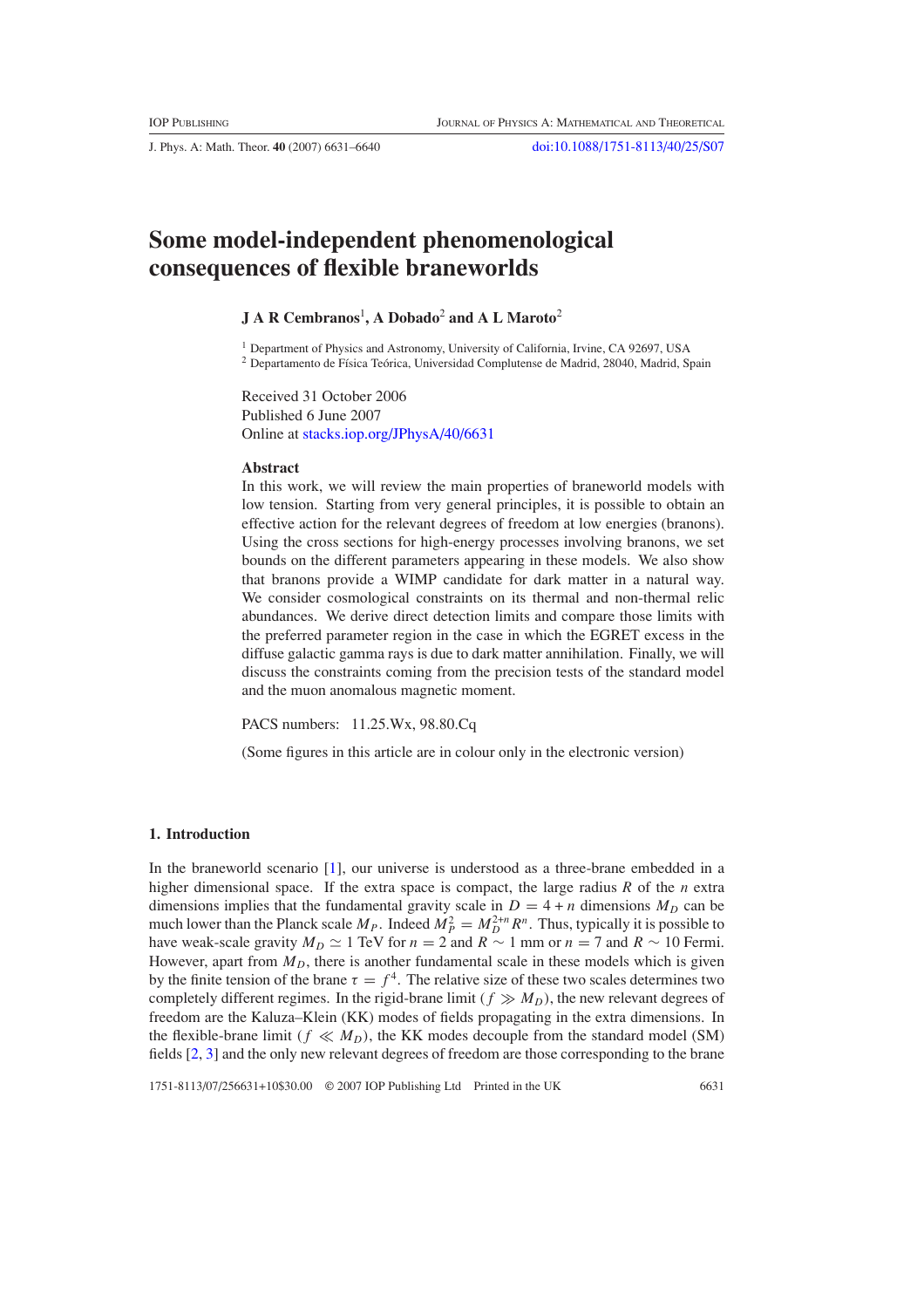fluctuations (branons). In this work, we will review the main phenomenological consequences of braneworld models in this latter case.

### **2. Branons versus Kaluza–Klein gravitons**

Let us consider our four-dimensional spacetime  $M_4$  to be embedded in a *D*-dimensional bulk space whose coordinates will be denoted by  $(x^{\mu}, y^{\mu})$ , where  $x^{\mu}$ , with  $\mu = 0, 1, 2, 3$ , correspond to the ordinary four-dimensional spacetime and  $y^m$ , with  $m = 4, 5, \ldots, D - 1$ , are coordinates of the compact extra space.

From the point of view of particle physics, the first new effects of braneworlds are related to the KK mode expansion of the bulk gravitational field:

$$
g_{\mu\nu}(x,\vec{y}) = \sum_{\vec{k}} g_{\mu\nu}^{\vec{k}}(x) e^{i\vec{k}\cdot\vec{y}/R}
$$
 (1)

where a toroidal compactification has been assumed for simplicity and  $\vec{k}$  is an *n*-dimensional vector with components  $k^m = 0, 1, 2, \ldots$  Therefore, a bulk graviton can be understood as a KK tower of four-dimensional massive gravitons with masses of the order of *k/R* with *k* being any natural number (for the  $n = 1$  case) so that the distance in the mass spectrum between two consecutive KK gravitons is of the order of 1*/R*. This means in particular that the KK graviton spectrum can be considered as approximately continuous for large extra dimensions. In principle, we expect two kinds of effects from the KK graviton tower, namely graviton production and virtual effects on other particle production or observables (see for instance [\[4](#page-9-0)] and references therein). The rates for the different processes can be computed by linearizing the bulk gravitational field and by coupling the graviton field to the SM energy–momentum tensor  $T_{\text{SM}}^{\mu\nu}$ . Then expanding the gravitational field in terms of the KK modes one finds the corresponding Feynman rules.

However, apart from the existence of KK modes, the fact that the brane is a physical object with finite tension requires the existence of new fields which parametrize the brane fluctuations [\[5\]](#page-9-0). For simplicity, we will assume that the bulk metric tensor takes the following form:

$$
ds^{2} = \tilde{g}_{\mu\nu}(x)W(y) dx^{\mu} dx^{\nu} - g'_{mn}(y) dy^{m} dy^{n}
$$
 (2)

where the warp factor is normalized as  $W(0) = 1$ .

Working in the probe-brane approximation, our three-brane universe is moving in the background metric given by (2) which is not perturbed by its presence. The position of the brane in the bulk can be parametrized as  $Y^M = (x^\mu, Y^m(x))$ , and we assume for simplicity that the ground state of the brane corresponds to  $Y^m(x) = 0$ .

In the simplest case in which the metric is not warped along the extra dimensions, i.e.  $W(y) = 1$ , the transverse brane fluctuations are massless and they can be parametrized by the Goldstone bosons fields  $\pi^{\alpha}(x)$ ,  $\alpha = 4, 5, \ldots, D-1$  (branons). In that case we can choose the *y* coordinates so that the branon fields are proportional to the extra-space coordinates:  $\pi^{\alpha}(x) = f^2 \delta_m^{\alpha} Y^m(x)$ , where the proportionality constant is related to the brane tension  $\tau = f^4$  [\[5\]](#page-9-0).

In the general case, the curvature generated by the warp factor explicitly breaks the traslational invariance in the extra space. Therefore, branons acquire a mass matrix which is given precisely by the bulk Riemann tensor evaluated at the brane position:

$$
M_{\alpha\beta}^2 = \tilde{g}^{\mu\nu} R_{\mu\alpha\nu\beta}|_{y=0}.
$$
\n(3)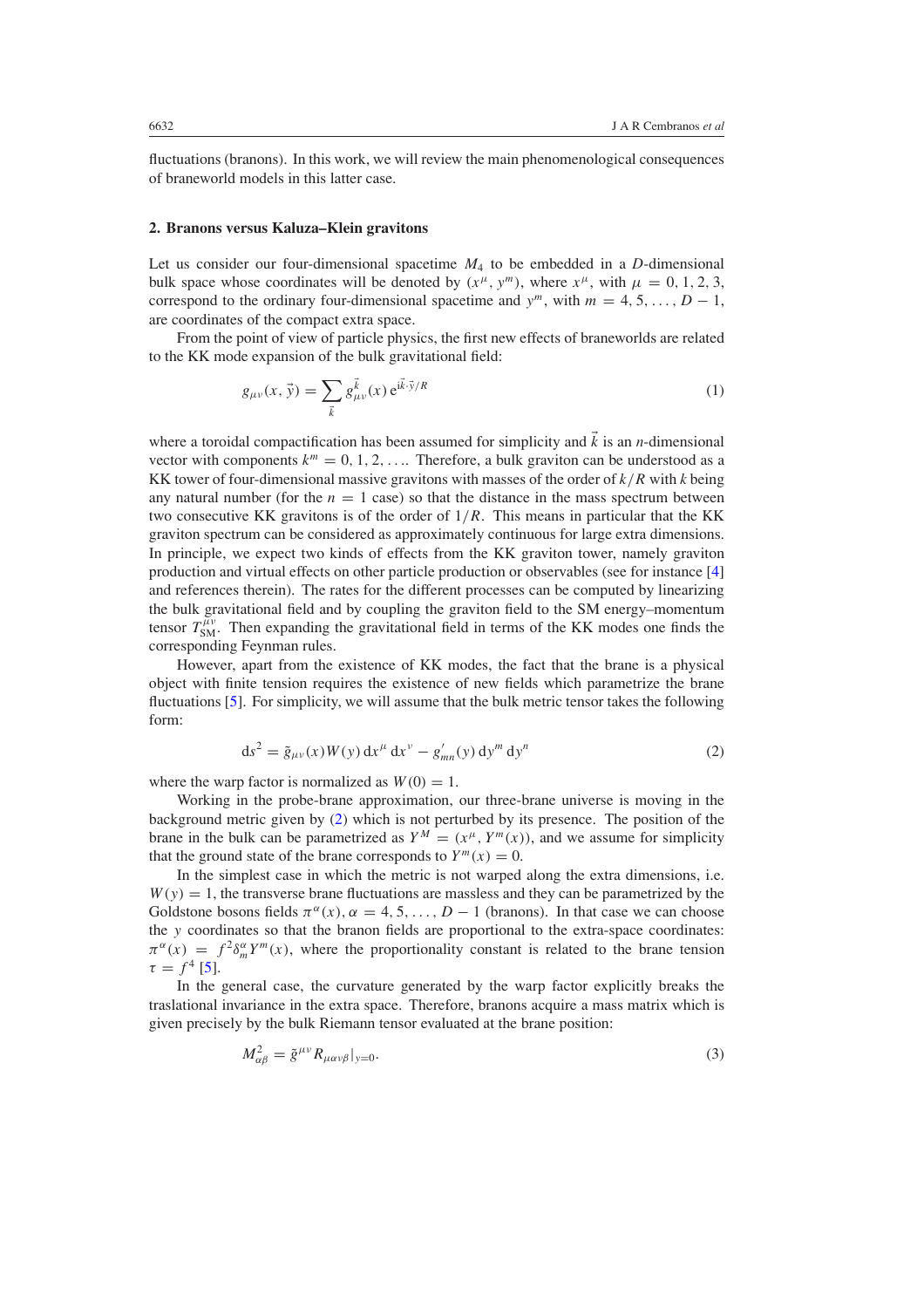<span id="page-3-0"></span>

**Figure 1.** Parity transformation on the brane for (*a*) odd-dimensional brane. Branons fields change sign (pseudoscalars). (*b*) Even-dimensional brane (scalar branons).

The fact that the brane can fluctuate implies that the actual metric on the brane is no longer given by  $\tilde{g}_{\mu\nu}$ , but by the induced metric which includes the effect of warping through the mass matrix:

$$
g_{\mu\nu}(x,\pi) = \tilde{g}_{\mu\nu}(x) \left( 1 + \frac{M_{\alpha\beta}^2 \pi^\alpha \pi^\beta}{4f^4} \right) - \frac{1}{f^4} \partial_\mu \pi^\alpha \partial_\nu \pi^\alpha + \mathcal{O}(\pi^4). \tag{4}
$$

The dynamics of branons can be obtained from the Nambu-Goto action by introducing the above expansion. In addition, it is also possible to get their couplings to the ordinary particles just by replacing the spacetime by the induced metric in the standard model action. Thus we get, up to quadratic terms in the branon fields,

$$
S_{\rm Br} = \int_{M_4} d^4x \sqrt{\tilde{g}} \left[ \frac{1}{2} \left( \tilde{g}^{\mu\nu} \partial_{\mu} \pi^{\alpha} \partial_{\nu} \pi^{\alpha} - M_{\alpha\beta}^2 \pi^{\alpha} \pi^{\beta} \right) \right. \\ \left. + \frac{1}{8f^4} \left( 4 \partial_{\mu} \pi^{\alpha} \partial_{\nu} \pi^{\alpha} - M_{\alpha\beta}^2 \pi^{\alpha} \pi^{\beta} \tilde{g}_{\mu\nu} \right) T_{\rm SM}^{\mu\nu} \right]. \tag{5}
$$

We can see that branons interact with the SM particles through their energy–momentum tensor. The couplings are controlled by the brane tension scale *f* and they are universal very much like those of gravitons. For large *f* , branons are therefore weakly interacting particles.

The sign of the branon fields is determined by the orientation of the brane submanifold in the bulk space. Under a parity transformation on the brane  $(x^{i} \rightarrow -x^{i})$ , the orientation of the brane changes sign provided the ordinary space has an odd number of dimensions, whereas it remains unchanged for even spatial dimensions (see figure 1). In the case in which we are interested with three ordinary spatial dimensions, branons are therefore pseudoscalar particles. If the gravitational sector of the theory respects parity on the brane, then branons always couple to SM particles by pairs, which ensures that they are stable particles. This fact can have important consequences in cosmology as we show below.

#### **3. Phenomenology in colliders**

The main processes in colliders in which branons could contribute in a relevant way are the single-photon and single-Z production in  $e^+e^-$  colliders (LEP) and the monojet and single-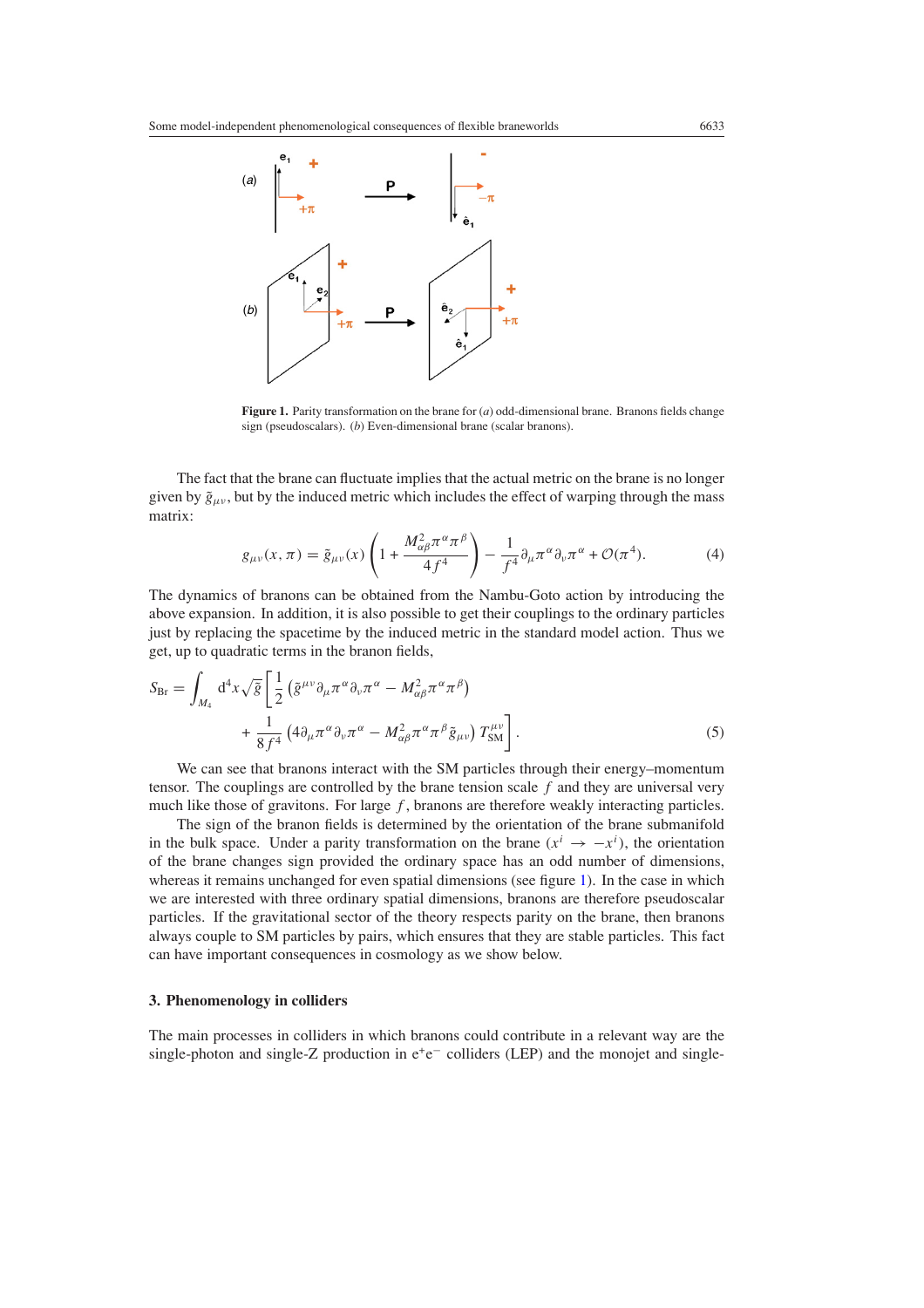<span id="page-4-0"></span>

**Figure 2.** Collider limits on branon parameters from single-photon and single-Z processes at LEP (L3) [\[6\]](#page-10-0) (left). Limits from monojet and single-photon processes at Tevatron-I [\[7\]](#page-10-0) (right).



**Figure 3.** Collider limits on branon parameters from monojet and single-photon processes for Tevatron-II and LHC and single-photon and single-Z processes for the International Linear Collider (ILC) with typical values for the centre of mass energy of 1 TeV and total integrated luminosity of  $1000$  fb<sup>-1</sup>.

photon production in hadron colliders such as Tevatron [\[6](#page-10-0), [7\]](#page-10-0). In those processes, a pair of branons are produced in the final state which are not detected and therefore they appear as missing energy and momentum. We have computed the limits on  $(f, M)$  imposed by the absence of any deviation from the SM predictions in such processes. The results are summarized in figure 2.

We have also estimated the prospects for future hadron colliders (Tevatron-II and LHC) and e+e<sup>−</sup> colliders (ILC). In figure 3, we show the accessible regions in the *(f, M)* plane.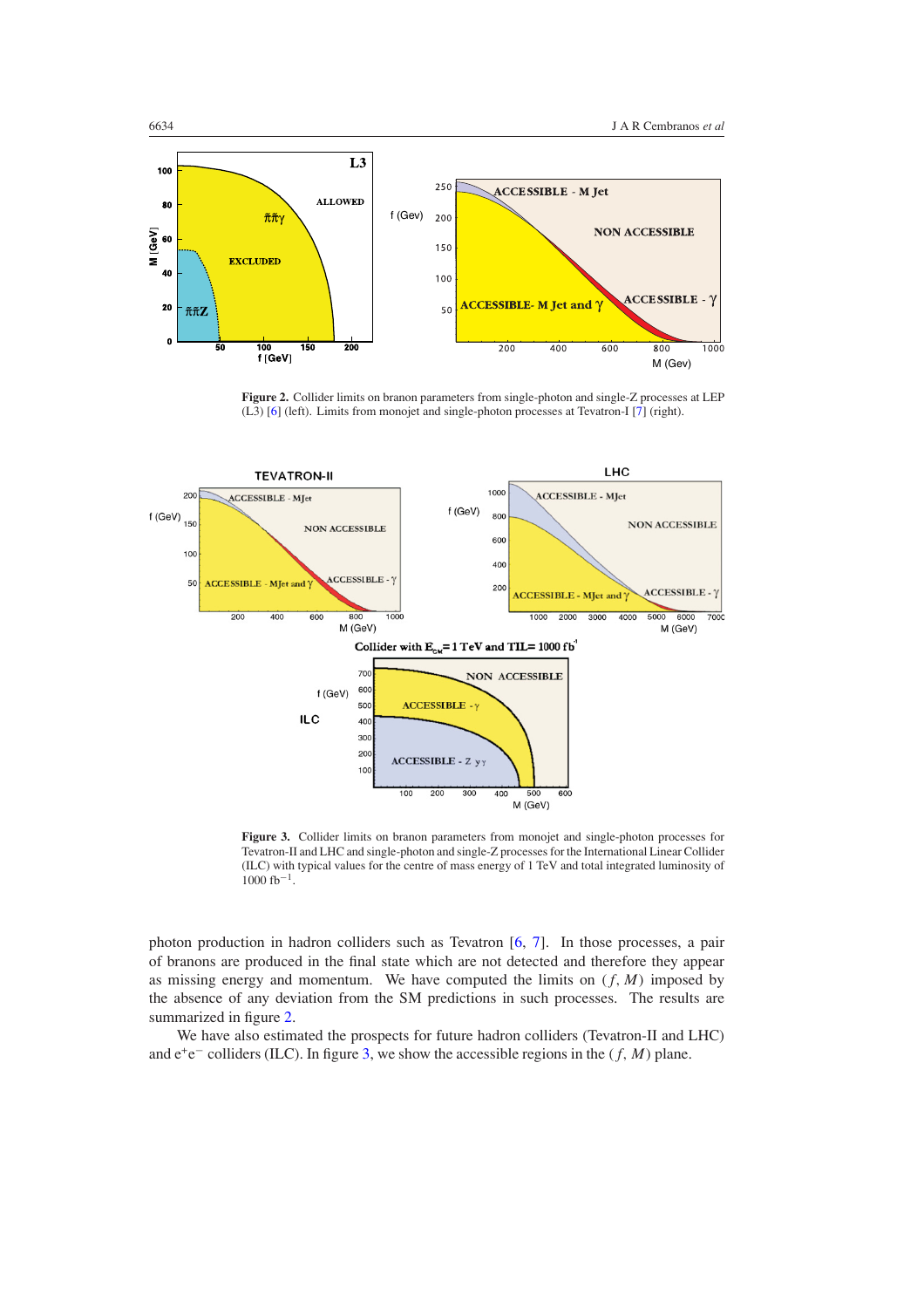

**Figure 4.** Thermal relic abundance in the *f* –*M* plane for a model with one branon of mass *M*. The two lines on the left correspond to the WMAP first-year measurements:  $\Omega_{\text{Br}}h^2 = 0.0076$  and  $\Omega_{\rm Br}h^2 = 0.129$ –0.095 curves for hot-warm relics, whereas the right line corresponds to the latter limits for cold relics (see [\[8](#page-10-0)] for details). The lower area is excluded by single-photon processes at LEP-II [\[7](#page-10-0)] together with monojet signal at Tevatron-I [\[7\]](#page-10-0). The astrophysical constraints are less restrictive and they mainly come from supernova cooling by branon emission [\[8\]](#page-10-0).

### **4. Branons as dark matter**

As commented before branons are stable and weakly interacting particles, this makes them natural dark matter candidates [\[8](#page-10-0)].

In [\[8\]](#page-10-0), the thermal relic branon abundance has been calculated in two cases: either relativistic branons at freeze-out (hot-warm) or non-relativistic (cold), and assuming that the evolution of the universe is standard for  $T < f$  (see figure 4 for comparison with the WMAP first-year limits).

However, branons can also act as non-thermal dark matter very much in the same way as axions. Indeed, if the maximum temperature reached in the universe is smaller than the branon freeze-out temperature  $T_f$ , but larger than the explicit symmetry breaking scale  $(Mf^2R)^{1/2}$ , then branons can be considered as essentially massless particles decoupled from the rest of matter and radiation. In such a case, there is no reason to expect that the brane initial position *Y*<sub>0</sub> should coincide with the potential minimum, but in general we would have  $Y_0 \simeq R$ . Thus as the universe cools down, the brane can start oscillating coherently around the equilibrium position, in a completely analogous way to the axion misalignment mechanism. The energy density of those oscillations scales as that of non-relativistic matter, and can be estimated as [\[9](#page-10-0)]

$$
\Omega_{\rm Br} h^2 \simeq \frac{6.5 \times 10^{-20} N}{\rm GeV^{5/2}} f^4 R^2 M^{1/2}.
$$
\n(6)

Limits on the different parameters in such a case can be found in figure [5.](#page-6-0)

If branons constitute the dark matter of the universe, they will make up the galactic halo and could also be detected by direct or indirect detection experiments. In the direct case, branons interact with the nuclei in the detector and the nucleus recoil energy can be measured. Several underground experiments set limits on the branon mass and the elastic branon–nucleon cross section at zero momentum transfer  $\sigma_n$  [\[8](#page-10-0)] (see figure [6\)](#page-6-0).

Branons could also be detected indirectly: their annihilations in the galactic halo can give rise to pairs of photons or e+e<sup>−</sup> which could be detected by *γ* -ray telescopes such as MAGIC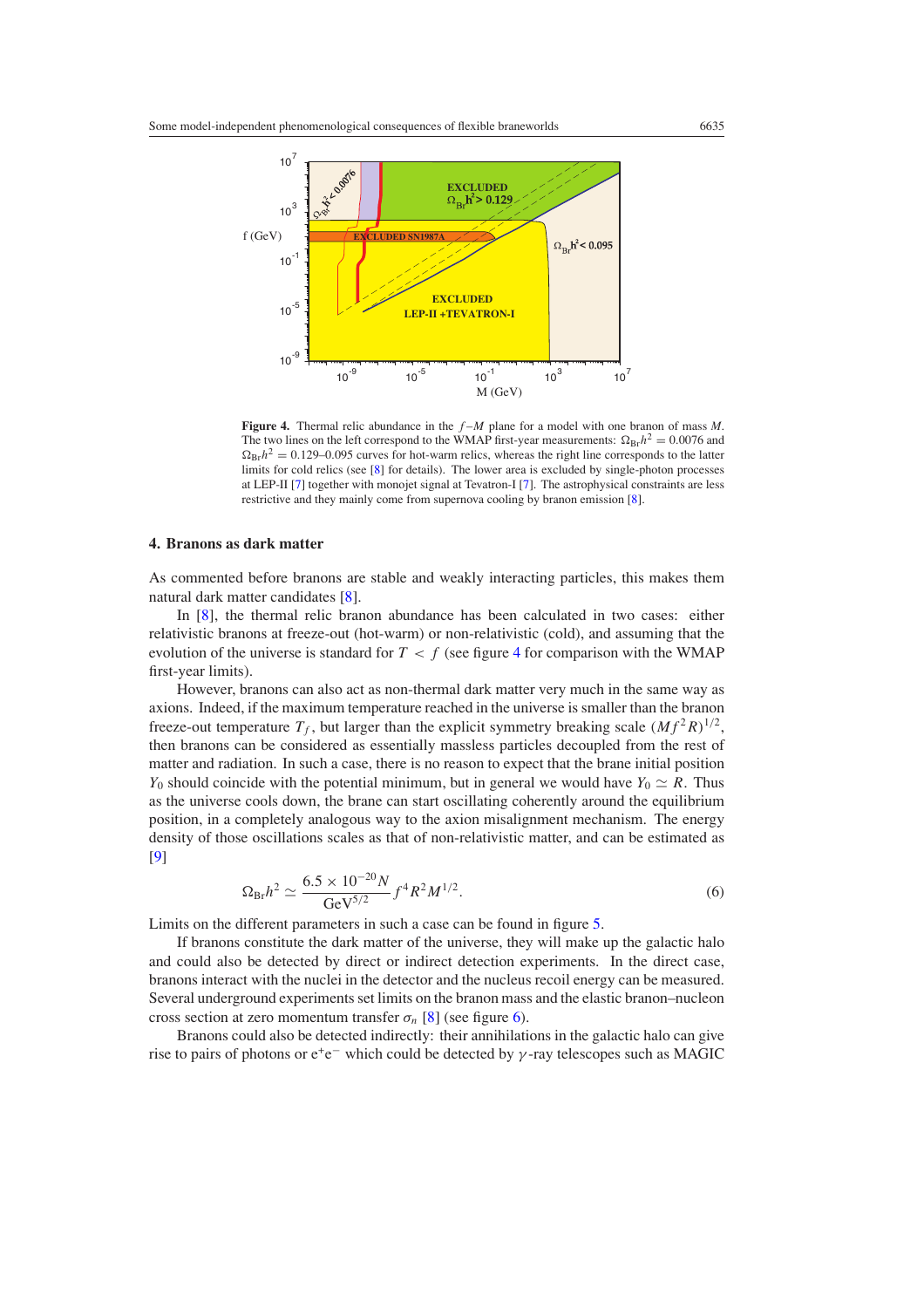<span id="page-6-0"></span>

**Figure 5.** Thermal versus non-thermal branons regions in the  $f-M$  plane. The dashed (red) line separates the two regions and corresponds to  $T_f \simeq (M M_P)^{1/2}$ . The continuous (black) lines correspond to  $\Omega_{\text{Br}}h^2 \simeq 0.1$  for different values of the radius of the extra dimensions  $R = 10^5$ , 1, 10<sup>-10</sup>, 10<sup>-18</sup> GeV<sup>-1</sup>.



**Figure 6.** Elastic branon–nucleon cross section  $\sigma_n$  in terms of the branon mass. The thick (red and green) line corresponds to the  $\Omega_{\text{Br}}h^2 = 0.129{\text -}0.095$  $\Omega_{\text{Br}}h^2 = 0.129{\text -}0.095$  $\Omega_{\text{Br}}h^2 = 0.129{\text -}0.095$  curve for cold branons in figure 2 from  $N = 1$  and  $N = 7$  branon species. The shaded areas are the LEP-II and Tevatron-I exclusion regions. The solid lines correspond to the current limits on the spin-independent cross section from direct detection experiments. The discontinuous lines are the projected limits for future experiments. Limits obtained from [\[10\]](#page-10-0). The EGRET region corresponds to parameter space for which dark matter annihilation in the galactic halo could account for the gamma-ray excess observed by EGRET [\[11\]](#page-10-0).

or GLAST or antimatter detectors (see [\[12](#page-10-0)] for an estimation of positron and photon fluxes from branon annihilation in AMS). Annihilation of branons trapped in the centre of the sun or the earth can give rise to high-energy neutrinos which could be detectable by high-energy neutrino telescopes.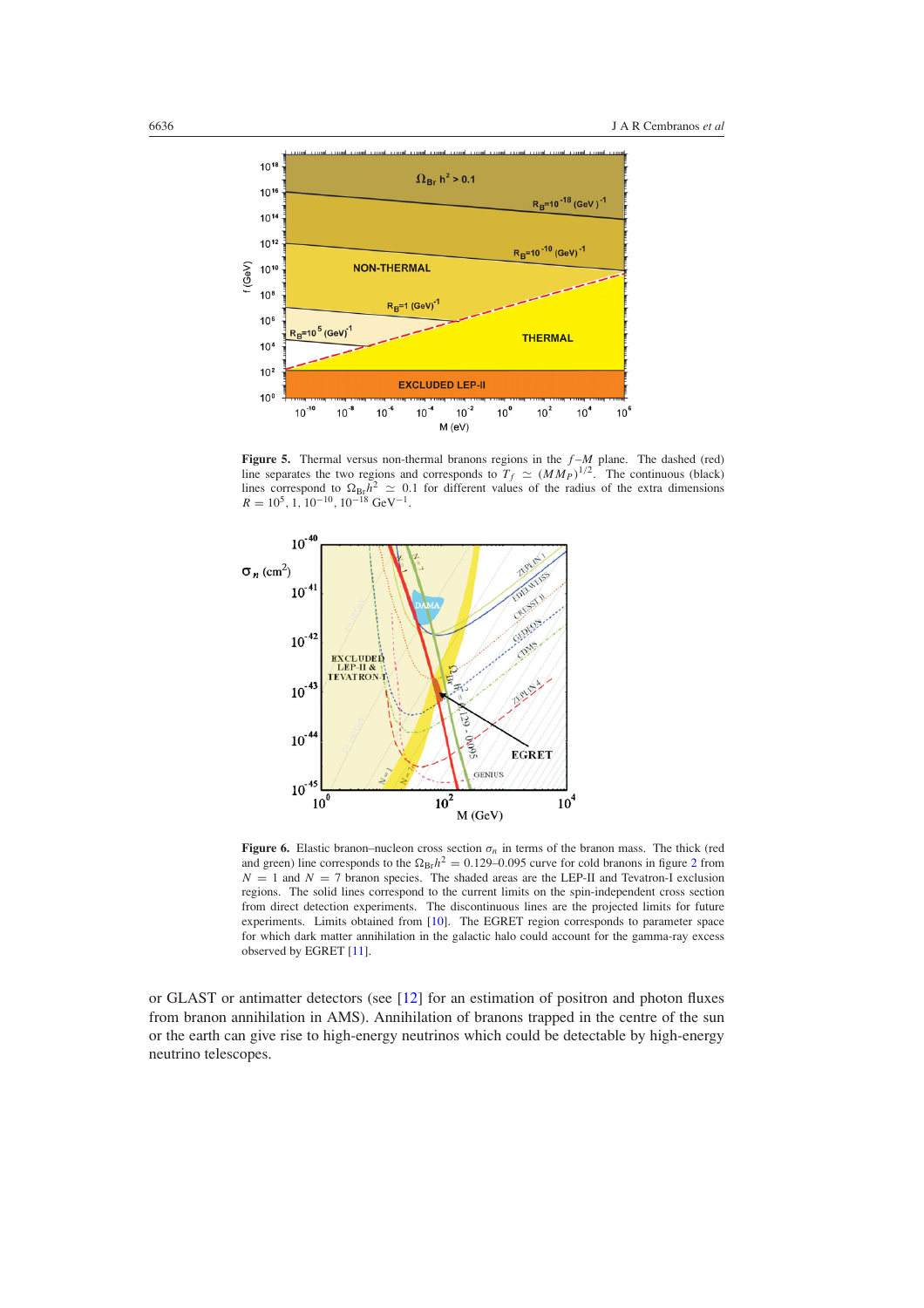Dark matter annihilation has been proposed as a possible explanation for the excess of flux above 1 GeV in the EGRET data of the diffuse galactic gamma rays. For that purpose, a WIMP mass around 50–70 GeV would be required. In figure [6,](#page-6-0) we include the parameter region calculated from [\[11\]](#page-10-0)

### **5. Virtual branon effects**

Branons can also have phenomenological consequences through virtual effects [\[3\]](#page-9-0). Probably the most immediate effect of virtual branons is the suppression of the coupling of SM particles and the KK modes of bulk fields like the graviton. When branon fluctuations are taken into account, this effective coupling is described by the action

$$
S_h = \frac{1}{\bar{M}_P} \sum_{p} \int_{M_4} d^4 x \, h_{\mu\nu}^{(p)}(x) T_{\rm SM}^{\mu\nu}(x) f_p(\pi) \tag{7}
$$

where  $\overline{M}_{P}^{2} \equiv M_{P}^{2}/4\pi$  is the squared reduced Planck mass. The  $f_{p}(\pi)$  couplings appear due to the fact that the brane is no more sitting at  $\pi = 0$ , but can fluctuate around this point. Now the branons fields can be integrated out in the usual way to find

$$
S_h = \frac{1}{\bar{M}_P} \sum_{p} \int_{M_4} d^4 x \, h_{\mu\nu}^{(p)}(x) T_{\rm SM}^{\mu\nu}(x) \langle f_p(\pi) \rangle \tag{8}
$$

where the  $f_p$  expectation value is given by

$$
\langle f_p(\pi) \rangle = \int [d\pi] e^{iS_{\text{eff}}^{(2)}[\pi]} f_p(\pi).
$$
 (9)

To compute the path integral above, we need to know the precise form of the  $f(\pi)$ functions which depends on the geometry of the extra dimensions. For the simplest case of torus compactification, the effective action becomes

$$
S_h = \frac{1}{\bar{M}_P} \sum_{\vec{k}} \int_{M_4} d^4 x \ g_{\vec{k}} h_{\mu\nu}^{(\vec{k})}(x) T_{\text{SM}}^{\mu\nu}(x). \tag{10}
$$

In other words, the effect of branon quantum fluctuations amounts to introducing the KK-mode-dependent couplings  $g_k$  which are given for toroidal compactification by

$$
g_{\vec{k}} = \exp\left(-\frac{\Lambda^2}{32\pi^2 R^2 f^4} \sum_{m=1}^N (k^m)^2 \left[1 - \frac{M_m^2}{\Lambda^2} \log\left(\frac{\Lambda^2}{M_m^2} + 1\right)\right]\right) \tag{11}
$$

where we have introduce an ultraviolet cut-off  $\Lambda$  in order to regularize the divergent integrals. Thus, the coupling of SM matter to higher KK modes is exponentially suppressed. This result was first obtained in [\[2\]](#page-9-0) for massless branons by using an argument based on normal ordering. In any case, this coupling suppression has very interesting consequences from the phenomenological point of view. It improves the unitarity behaviour of the cross section for producing gravitons from SM particles and, in addition, it solves the problem of the divergences appearing even at the tree level when one considers the KK graviton tower propagators for dimension equal or larger than 2. Moreover whenever we have  $v = Rf^2 \ll \Lambda$ , KK gravitons decouple from the SM particles, so that at low energies the only braneworld related particles that must be taken into account are branons.

In order to study the effect of virtual branons on the SM particles, it is useful to introduce the SM effective action  $\Gamma_{SM}^{\text{eff}}[\Phi]$  obtained after integrating out the branon fields:

$$
e^{i\Gamma_{\rm SM}^{\rm eff}[\Phi]} = \int [d\pi] e^{iS_{\rm SM}[\Phi,\pi]}.
$$
 (12)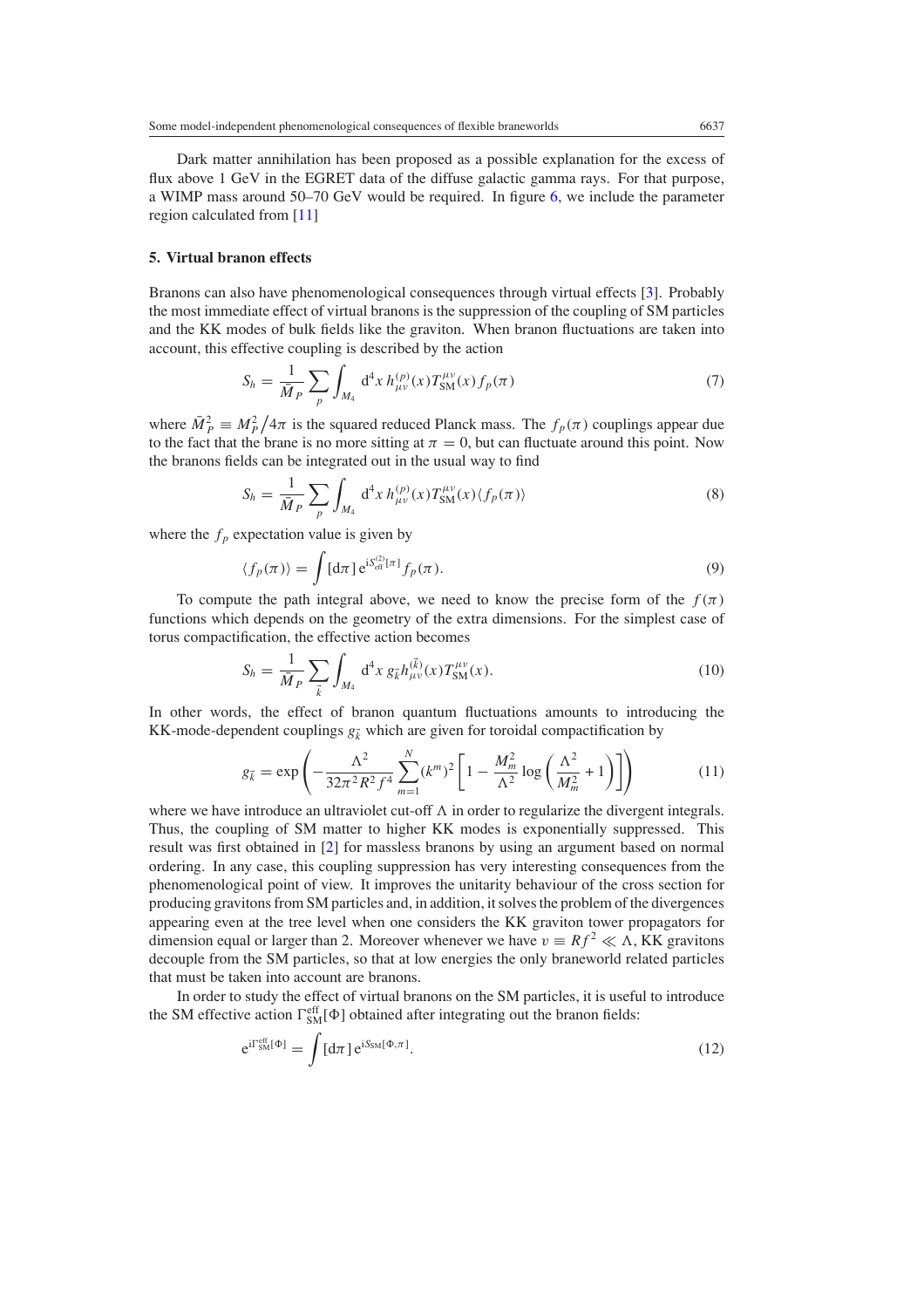**Table 1.** Limits from virtual branon searches at colliders (results at the 95% c.l.) The indices a, b, c denote the two-photon, e+e<sup>−</sup> and e+p *(*e−p*)* channels, respectively. The first four analysis have been performed with real data, whereas the final four are estimations. The first two columns correspond to the centre of mass energy and total luminosity, and the third one corresponds to the lower bound on  $f^2/(N^{1/4}\Lambda)$ .

| Experiment                | $\sqrt{s}$ (TeV) |                 | $\mathcal{L}$ (pb <sup>-1</sup> ) $f^2/(N^{1/4}\Lambda)$ (GeV) |
|---------------------------|------------------|-----------------|----------------------------------------------------------------|
| <b>HERA<sup>c</sup></b>   | 0.3              | 117             | 52                                                             |
| Tevatron-I <sup>a,b</sup> | 1.8              | 127             | 69                                                             |
| $LEP-IIa$                 | 0.2              | 700             | 59                                                             |
| $LEP-IIb$                 | 0.2              | 700             | 75                                                             |
| Tevatron- $II^{a,b}$      | 2.0              | $2 \times 10^3$ | 83                                                             |
| ILC <sup>b</sup>          | 0.5              | $5 \times 10^5$ | 261                                                            |
| ILC <sup>b</sup>          | 1.0              | $2 \times 10^5$ | 421                                                            |
| LHC <sup>b</sup>          | 14               | $10^5$          | 383                                                            |

This effective action is in general a non-local and divergent functional of the standard model fields and in order to obtain finite results we have used a cut-off  $(\Lambda)$  regularization procedure as before. The new local divergent terms are organized in powers of the fields so that, at the level of two-point functions, we have [\[3\]](#page-9-0)

$$
\Delta \mathcal{L}^{(1)} = C_1 T_{\text{SM}\mu}^{\mu} \tag{13}
$$

where  $C_1 = -N\Lambda^4/(16(4\pi)^2 f^4)$  with *N* being the number of branon species. This term is proportional to the trace of the SM energy–momentum tensor and accordingly amounts to a renormalization of SM masses. To second order, we get

$$
\Delta \mathcal{L}^{(2)} = W_1 T_{\text{SM}}^{\mu \nu} T_{\mu \nu}^{\text{SM}} + W_2 T_{\text{SM}\mu}^{\mu} T_{\text{SM}\nu}^{\nu} \tag{14}
$$

where  $W_1 = 2W_2 = N\Lambda^4/(96(4\pi)^2 f^8)$ . These counterterms introduce new interaction vertices which are not present in the SM Lagrangian. The most relevant ones could be the four-fermion interactions or the fermion pair annihilation into two gauge bosons. We have used the data coming from HERA, Tevatron and LEP on this kind of processes in order to set bounds on the parameter combination  $f^2/(\Lambda N^{1/4})$ . The results are shown in table 1, where it is also possible to find the prospects for the future colliders mentioned above.

As we have commented above,  $\Lambda$  is the cut-off which limits the validity of the effective description of branon and SM dynamics. This new parameter appears when dealing with branon radiative corrections since the Lagrangian in [\(5\)](#page-3-0) is not renormalizable. A one-loop calculation with the new effective four-fermion vertices coming from (14) is equivalent to a two-loop computation with the Lagrangian in [\(5\)](#page-3-0), and allows us to obtain the contribution of branons to the muon anomalous magnetic moment [\[13](#page-10-0)]:

$$
\delta a_{\mu} \simeq \frac{5m_{\mu}^2}{114(4\pi)^4} \frac{N\Lambda^6}{f^8}.
$$
\n(15)

We can observe that the correction has the right sign and that it is thus possible to improve the agreement with the experimental value. In fact, the difference between the experimental and the SM prediction [\[14,](#page-10-0) [15](#page-10-0)] measured at the 2.7 $\sigma$  level by the Brookhaven g-2 Collaboration is  $\delta a_{\mu} \equiv a_{\mu}(\exp) - a_{\mu}(\text{SM}) = (23.4 \pm 9.1) \times 10^{-10}$ . Thus, we can estimate the preferred parameter region for branon physics as

$$
6.0 \text{ GeV} \gtrsim \frac{f^4}{N^{1/2} \Lambda^3} \gtrsim 2.2 \text{ GeV} (95\% \text{ c.l.}). \tag{16}
$$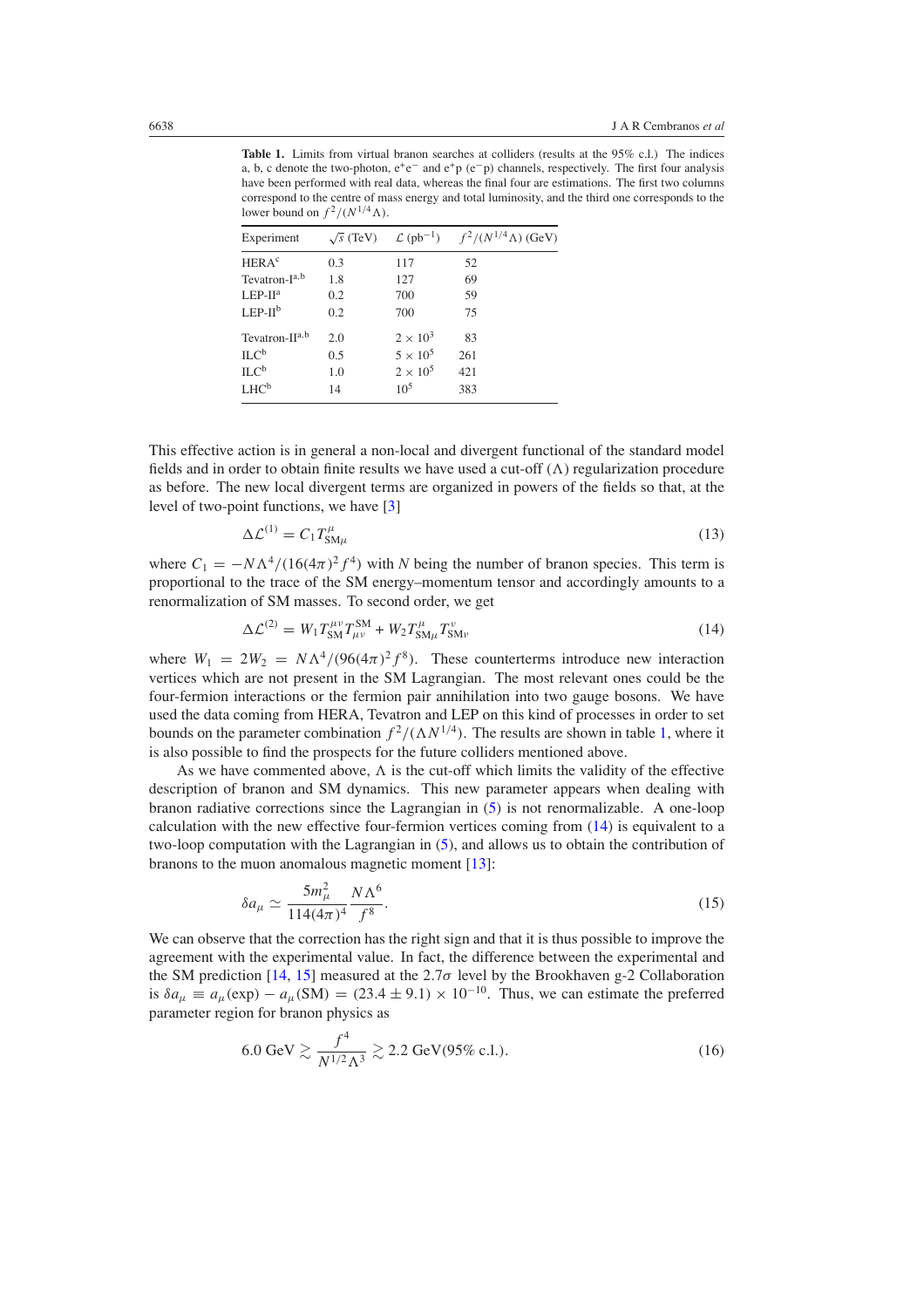<span id="page-9-0"></span>Another limitation to the branon parameters could be obtained from electroweak precision measurements, which use to be very useful to constrain models of new physics. The so-called oblique corrections (the ones corresponding to the *W*, Z and  $\gamma$  two-point functions) used to be described in terms of the *S*, *T*, *U* or the  $\epsilon_1$ ,  $\epsilon_2$  and  $\epsilon_3$  parameters. The experimental values obtained by LEP are consistent with the SM prediction for a light Higgs  $m_H \leq 237$  GeV at 95% c.l. In principle, it is necessary to know this parameter in order to put constraints on new physics, but one can calculate the disfavoured regions of parameters in order to avoid fine tunings. We can estimate this area by performing a computation of the parameter  $\bar{\epsilon} \equiv \delta M_W^2 / M_W^2 - \delta M_Z^2 / M_Z^2$ , in a similar way as it was done for the first-order correction coming from the Kaluza–Klein gravitons in the ADD models for rigid branes [\[16](#page-10-0)]. The experimental value of  $\bar{\epsilon}$  obtained from LEP is  $\bar{\epsilon} = (1.27 \pm 0.16) \times 10^{-2}$ . The theoretical uncertainties are one order of magnitude smaller and therefore we can estimate the constraints for the branon contribution at 95% c.l. as  $|\delta \bar{\epsilon}| \geq 3.2 \times 10^{-3}$  with the result [3]

$$
\frac{f^4}{N^{1/2}\Lambda^3} \gtrsim 3.1 \text{ GeV (95\% c.l.).}
$$
 (17)

#### **6. Conclusions**

In this work, we have reviewed the main phenomenological consequences of flexible braneworlds. The new effects can be described in a model-independent way by means of the low-energy effective action for branons which depends essentially on only two parameters: the brane tension scale *f* and the branon mass *M*. We have computed the limits on those parameters from LEP and Tevatron-I data, and the prospects for detection in future colliders.

We have shown that branons are natural candidates for dark matter both as thermal and non-thermal relics in different regions of the parameter space. We have obtained the cosmological limits from WMAP observations and also studied the prospects for detection of branons in the galactic halo from direct or indirect searches experiments.

Finally, we have considered additional constraints on branon physics from virtual effects and those coming from electroweak precision observables. The new two-loop diagrams involving branons are shown to give a non-vanishing contribution to the muon anomalous magnetic moment, which could explain the observed difference between the SM prediction and the measurements of the Brookhaven g-2 Collaboration.

#### **Acknowledgments**

This work has been partially supported by DGICYT (Spain) under project numbers FPA 2004- 02602 and FPA 2005-02327, by NSF grant no. PHY-0239817 and Fulbright-MEC Award.

## **References**

- [1] Arkani-Hamed N, Dimopoulos S and Dvali G 1998 *Phys. Lett.* B **[429](http://dx.doi.org/10.1016/S0370-2693(98)00466-3)** 263 Arkani-Hamed N, Dimopoulos S and Dvali G 1999 *Phys. Rev.* D **59** [086004](http://dx.doi.org/10.1103/PhysRevD.59.086004) Antoniadis I *et al* 1998 *Phys. Lett.* B **[436](http://dx.doi.org/10.1016/S0370-2693(98)00860-0)** 257
- [2] Bando M *et al* 1999 *Phys. Rev. Lett.* **83** [3601](http://dx.doi.org/10.1103/PhysRevLett.83.3601)
- [3] Cembranos J A R, Dobado A and Maroto A L 2006 *Phys. Rev.* D **73** [035008](http://dx.doi.org/10.1103/PhysRevD.73.035008)
- [4] Hewett J and Spiropulu M 2002 *Ann. Rev. Nucl. Part. Sci.* **52** [397–424](http://dx.doi.org/10.1146/annurev.nucl.52.050102.090706) [5] Sundrum R 1999 *Phys. Rev.* D **59** [085009](http://dx.doi.org/10.1103/PhysRevD.59.085009)
- Dobado A and Maroto A L 2001 *Nucl. Phys.* B **[592](http://dx.doi.org/10.1016/S0550-3213(00)00574-5)** 203 Kugo T and Yoshioka K 2001 *Nucl. Phys.* B **[594](http://dx.doi.org/10.1016/S0550-3213(00)00645-3)** 301